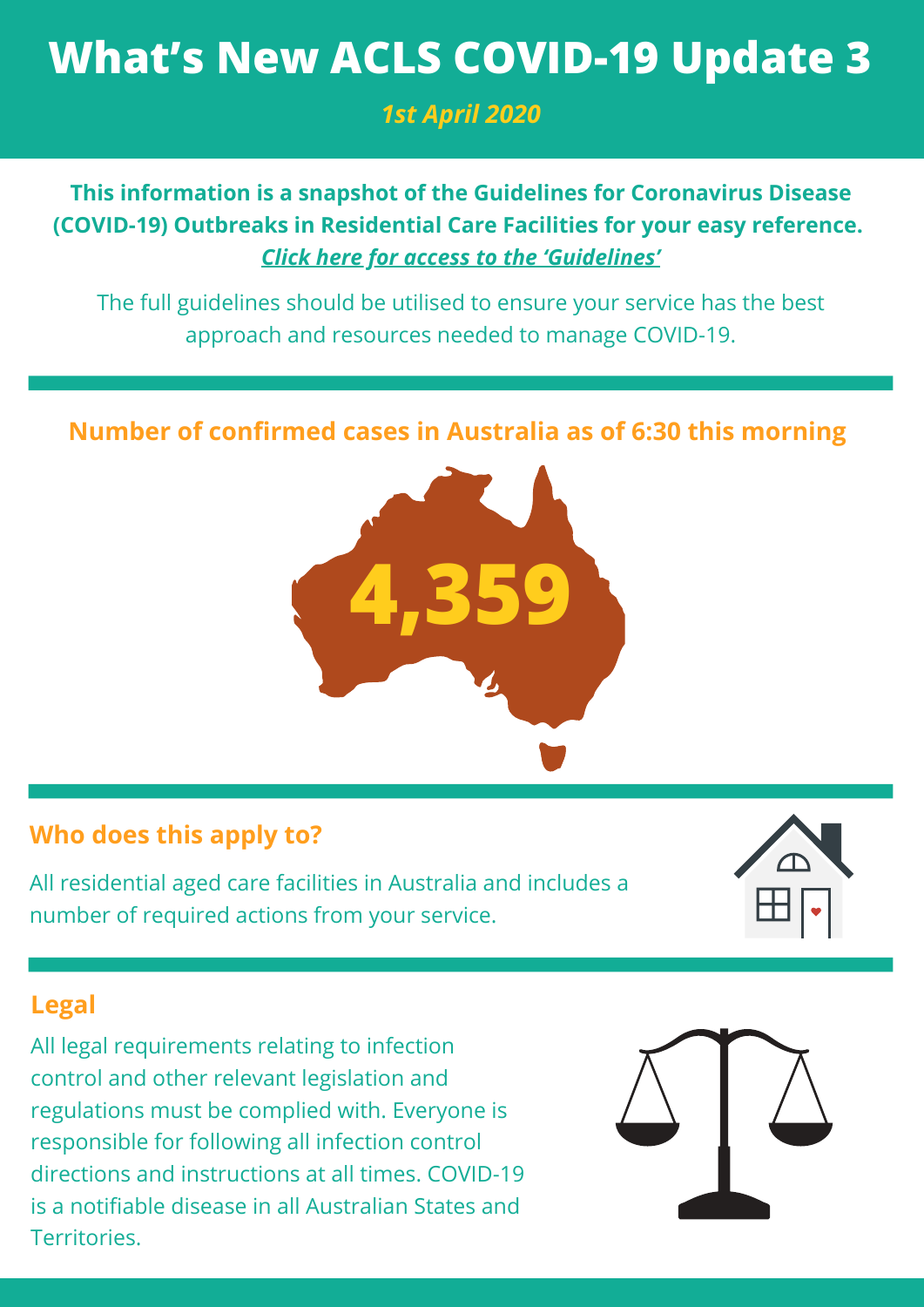#### **Your Service's Required Actions**



#### **More About COVID-19**

The main symptoms are fever and cough but remember older people may have these symptoms, other symptoms or may not be how they usually are. Fever or acute respiratory illness (shortness of breath or cough) with or without fever should be an alarm for possible COVID-19.

An older person presenting with pneumonia signs and symptoms must also be considered as a possible COVID-19 case.

#### *You must report any concerns, signs or symptoms straight away.*

It can take from 1 to 14 days for a person to feel sick. This means you and others could have the virus and be spreading it before you know you have COVID-19.

The virus mostly spreads through droplet and contact with contaminated surfaces. It can also be spread by faeces so extra precautions should be taken if someone has diarrhoea or faecal incontinence.



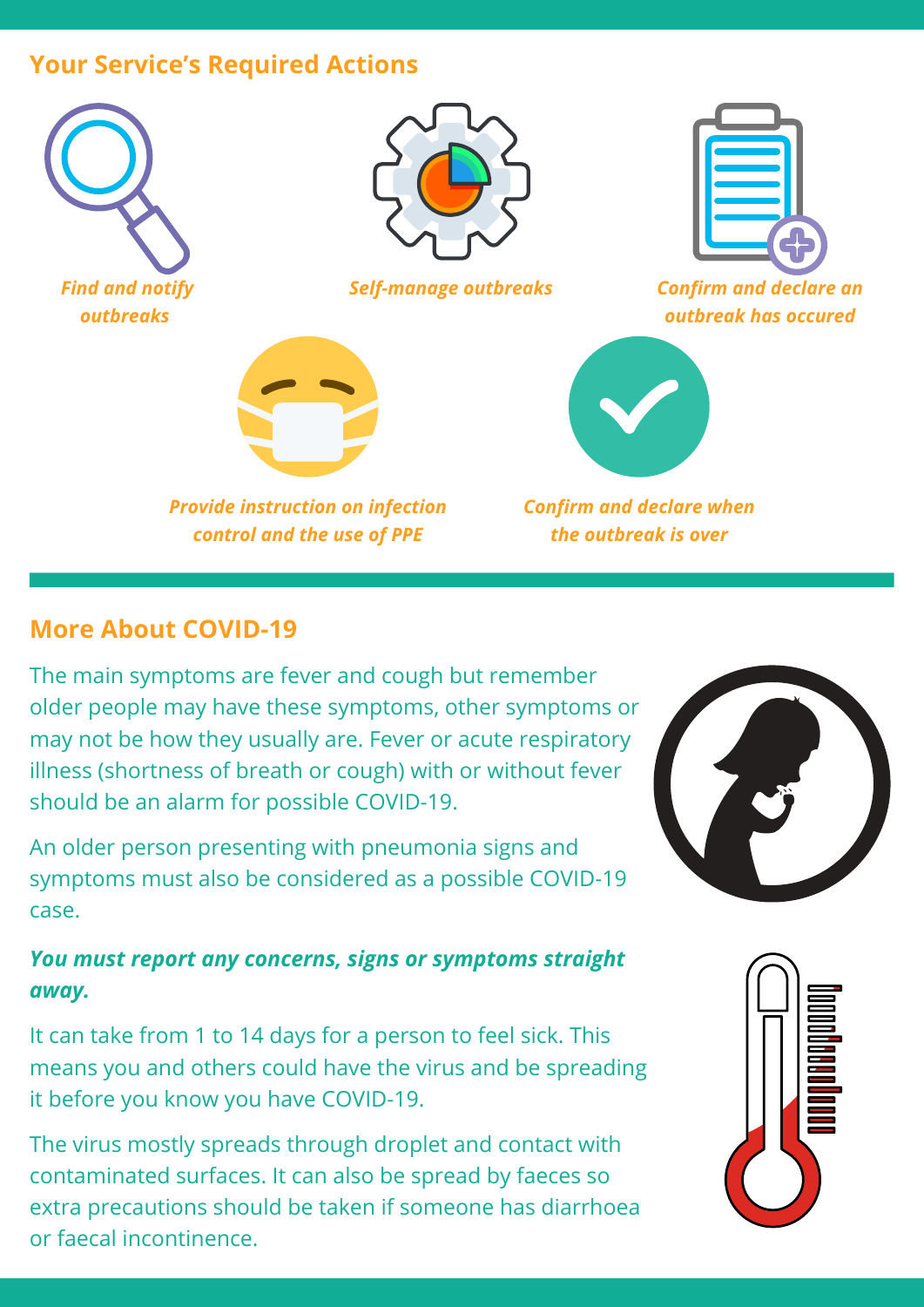## **Making a Plan**

It is important to have someone in charge of making a plan and putting it into action.

How will infection control measures will be actioned, what preparation has been done for an outbreak and how will it be managed?

Planning includes getting ready for the changes or reductions in usual access to other health care services, supplies and workforce.



## **Education**

Education means to teach something in the way each person will understand and to provide up to date information.

People may need help with hand hygiene, cough etiquette and social distancing. They and others should know what to look out for and most importantly to tell someone if they feel sick, have trouble breathing or if something is 'just not right'.

Each worker must know what they need to do in their job to stop the spread of COVID-19.



## **Prevention and Control**

There is no vaccination for COVID-19 so the best measures to take are infection prevention and control and to quickly find out who has the virus.

The general rules are the same as identifying and preventing the annual spread of the flu. Make sure there is easy access to hand washing and hand sanitising and PPE as needed for any visitors.

Risk can come from your local community so keep a check on what is happening locally and get advice from your public health authorities.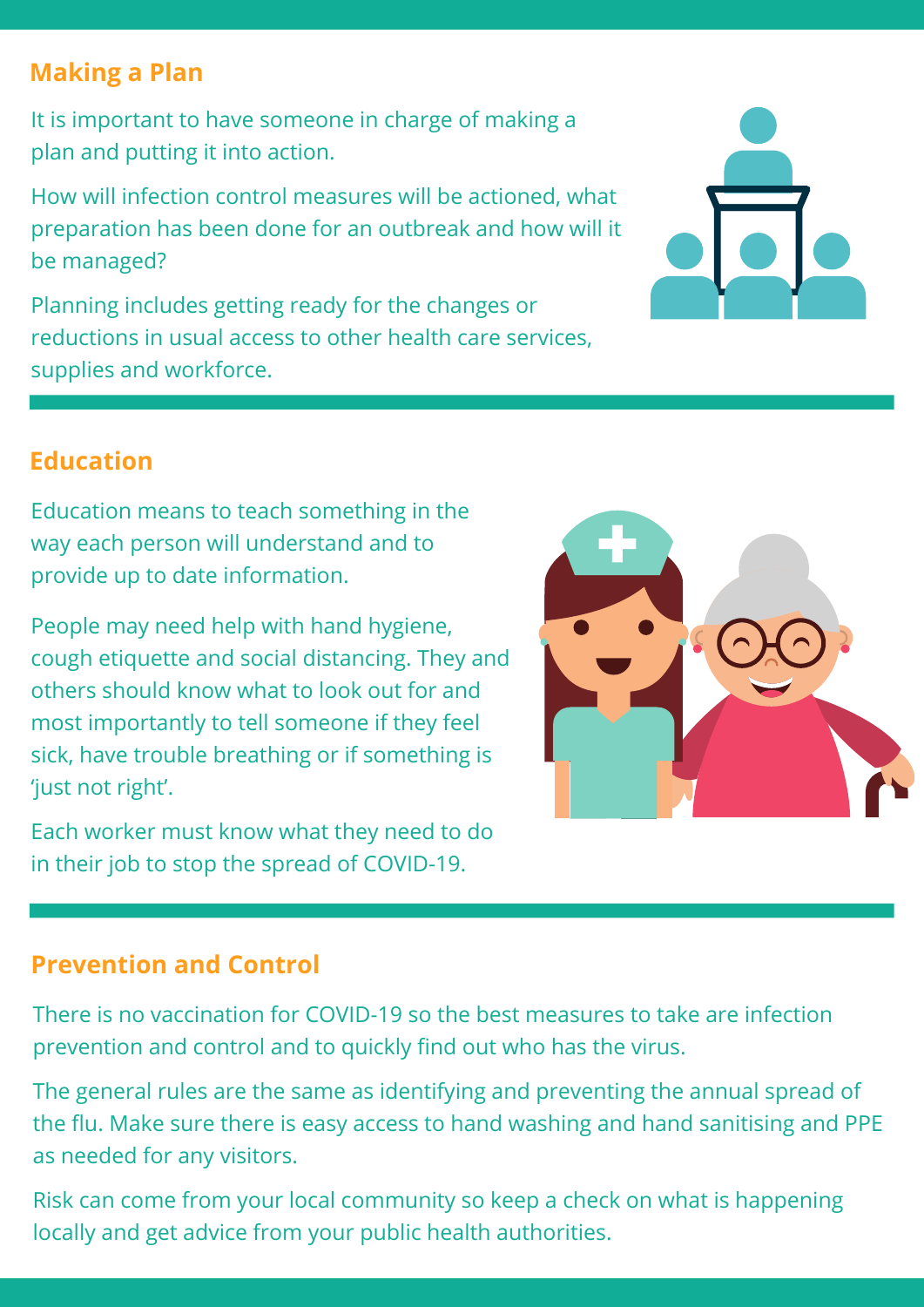#### **Detecting The Virus**



Prevention and control of COVID-19 requires keeping a close check on everyone for any possible symptoms and then finding out early who has the COVID-19 virus.

You, other workers and those you care for who have any signs of an acute respiratory illness with or without a fever must be promptly tested.

Additional precautions must be started as soon as there is a suspected case to reduce the risk of spread.

Testing request comes from the person's doctor and is collected by a health care worker who has been trained to do the test and has the proper PPE to protect themselves whilst doing the test.

Older people living in residential aged care do not have to go to hospital to have the test. Arrangements should be made for testing onsite.

#### **Notification**

COVID-19 is a notifiable disease in all Australian States and Territories to the communicable disease authority.

If an outbreak is suspected the state or territory Department of Health must be told and the Public Health Unit (PHU) will advise on what to do to. Your service will be required to provide detailed information. The PHU will assist to confirm the outbreak and work out what control measures and testing are needed.

If a death occurs during the outbreak the department must be notified within 24 hours and given daily updates of hospitalisations.

Every person who is unwell must be seen by a doctor and all visiting doctors must be told if there is a confirmed outbreak.

## **Stopping the Spread**

You must not come to work if you have any COVID-19 or respiratory illness signs or symptoms or have recently returned from anywhere overseas. It also includes if you have had a casual or close contact with a confirmed case of COVID-19.

Tell your boss as soon as possible and take their advice. Aged care and health care workers can be tested for COVID-19.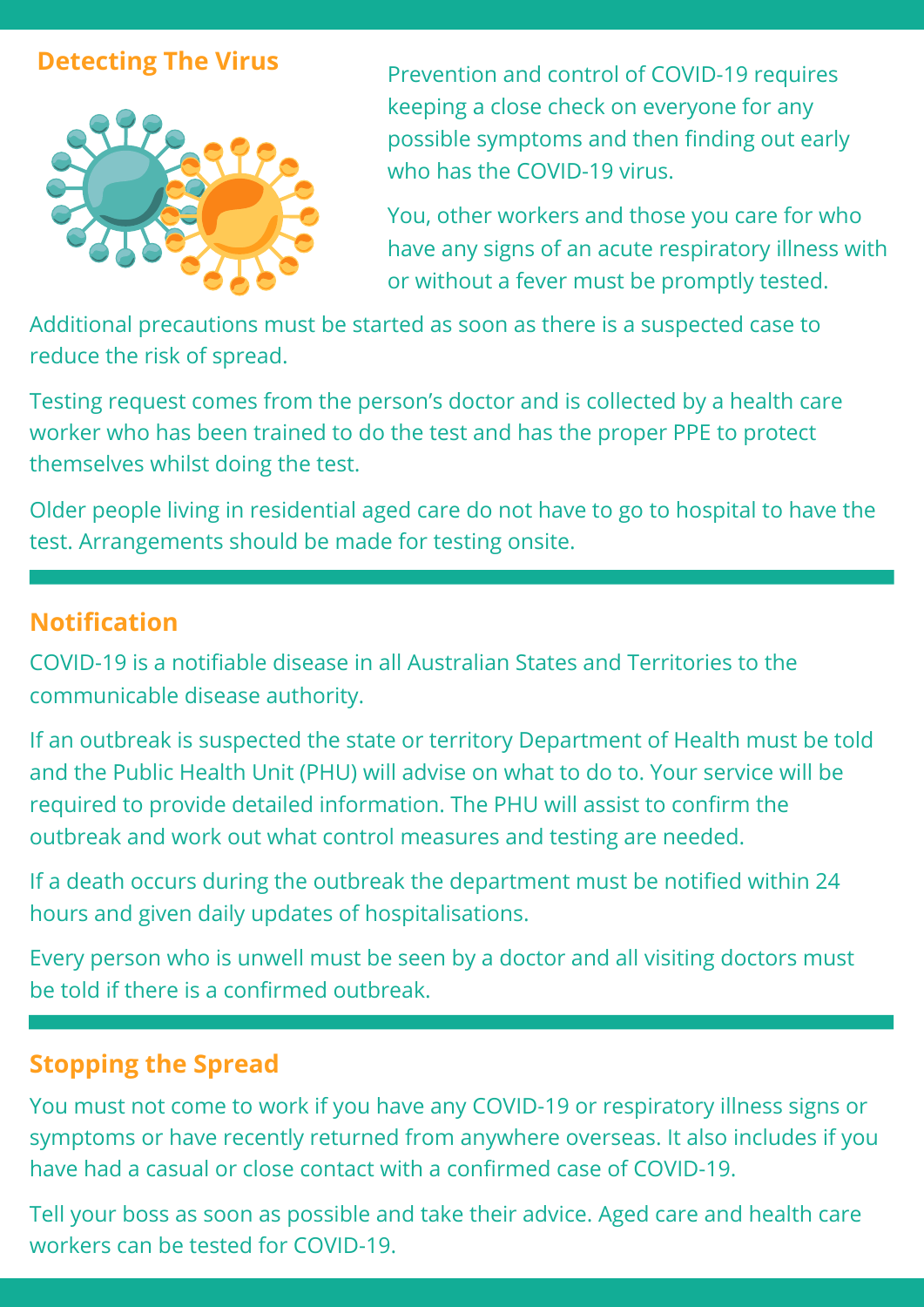No one can come to your service if they have any COVID-19 or respiratory illness signs or symptoms or have recently returned from anywhere overseas. It also includes if you have had a casual or close contact with a confirmed case of COVID-19.

The risk of the virus spreading when people are moving including new admissions, transfers between hospitals, and other aged care services must be well managed through infection prevention and control.



If anyone is a suspected or confirmed case then rules apply and all involved must be informed well before the move takes place.

## **First Concerns of Case or Outbreak**

Older people living in residential aged care must receive the health care right for them if they are a suspected or confirmed case of COVID-19. Special considerations include:

- 1. Isolate the person immediately in a single room
- 2. Arrange a prompt medical assessment and testing
- 3. Only send the person to hospital if their condition requires it



4. Tell the appropriate authorities.

If a worker is a suspected or confirmed case of COVID-19 they must stay away from work until they are tested and their diagnosis is known.

If they test positive the workplace must notify the authorities.

## **Outbreak Management**

An outbreak is defined as:

Potential – Two or more people with acute respiratory illness including workers within 3 days (72 hours)

Confirmed – Two or more people with acute respiratory illness including workers within 3 days (72 hours) and at least one cased of laboratory testing confirmed COVID-19 case.

The PHU will assist to declare an outbreak and the following actions are required.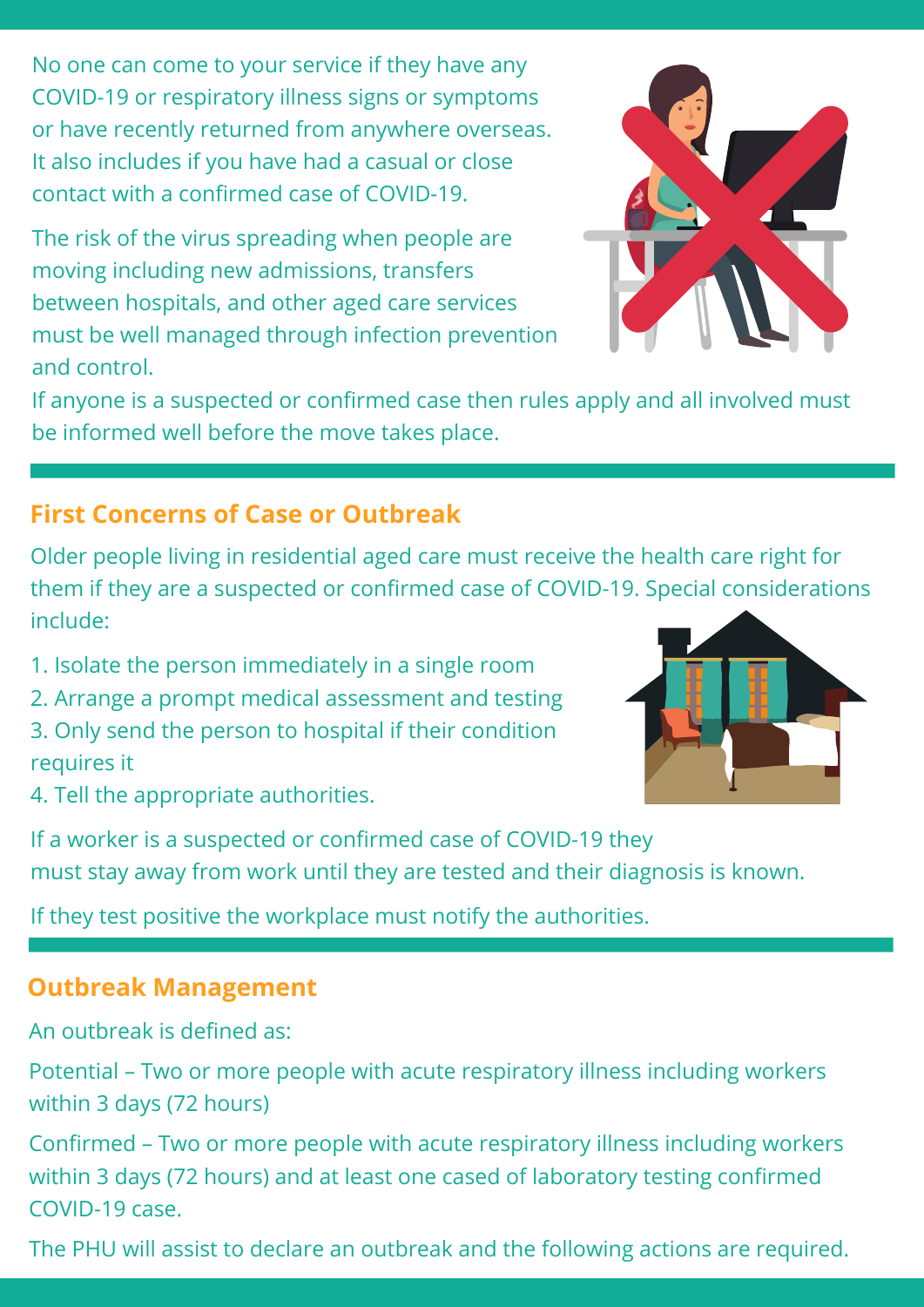## **Management and Isolation**



#### Get additional expert infection control support

Make an outbreak management team as the service is responsible for managing the outbreak. The team will manage all aspects of the outbreak including reporting to relevant health authorities



All efforts made to care for the person in a single room. If this is impossible then strict infection control must be done, along with 1.5 meter distance between beds and curtains drawn



In a shared room you must change your PPE and do correct hand hygiene when you move from one person to another to provide care

If the person is required to leave the room for medical treatment outside the service they should wear a mask if it does not cause further distress



COVID-19 workers should be decided and only care for those in isolation. A close watch must be kept for any signs or symptoms of acute respiratory illness with or without fever

## **Standard and Additional Precautions**



Standard precautions must be practised including hand hygiene, cough and sneeze etiquette



Correct use of PPE including gloves, gowns, masks and eye protection as required depending on the level of precaution



Transmission based precautions will be required in addition to standard precautions



Contact and airborne precautions apply for certain procedures and when caring for severely ill patients where there is a risk of airborne transmission



PPE must be kept right outside the person's room and a disposable bin at the exit to discard used PPE



Make sure there is easy access to hand washing and hand sanitising near the place of care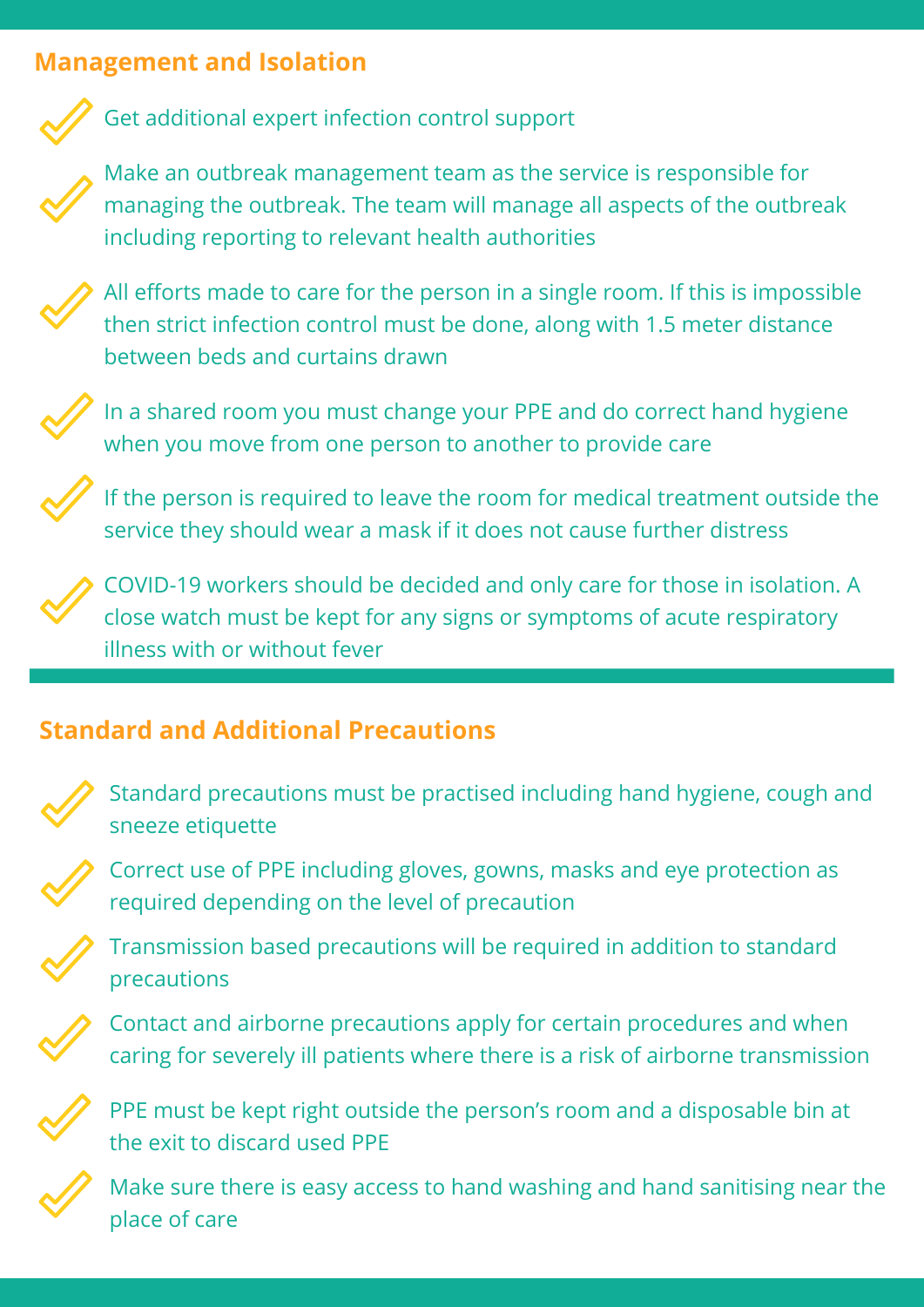## **Cleaning the Environment**

Cleaning and disinfection is required and includes more cleaning for surfaces touched often. For example: bedside tables, walking aids, handrails, remote controls, sinks, chair arms, table tops and reception or nurse station counter tops.

Contact and droplet precautions must be practiced and cleaning product instructions followed.

People's room should be cleaned daily and all rooms terminally cleaned if the person is no longer occupying the room.



Reusable equipment should be only used by an individual. If shared it must be cleaned and disinfected between each person.

Separate linen and eating utensils is not necessary. They must be thoroughly washed and dried. PPE must be used when handling soiled linen, crockery and cutlery.

## **Signage**

Everyone must know where they can and can't go, how to keep themselves and others safe and about any specific precautions. Place signage in places where they will be easily read including outside a person's room who requires Transmission Based Precautions.

The Australian Commission for Safety and Quality has standardised signage.

*Click here for access to the [signage.](https://www.safetyandquality.gov.au/our-work/healthcare-associated-infection/infection-control-signage)*

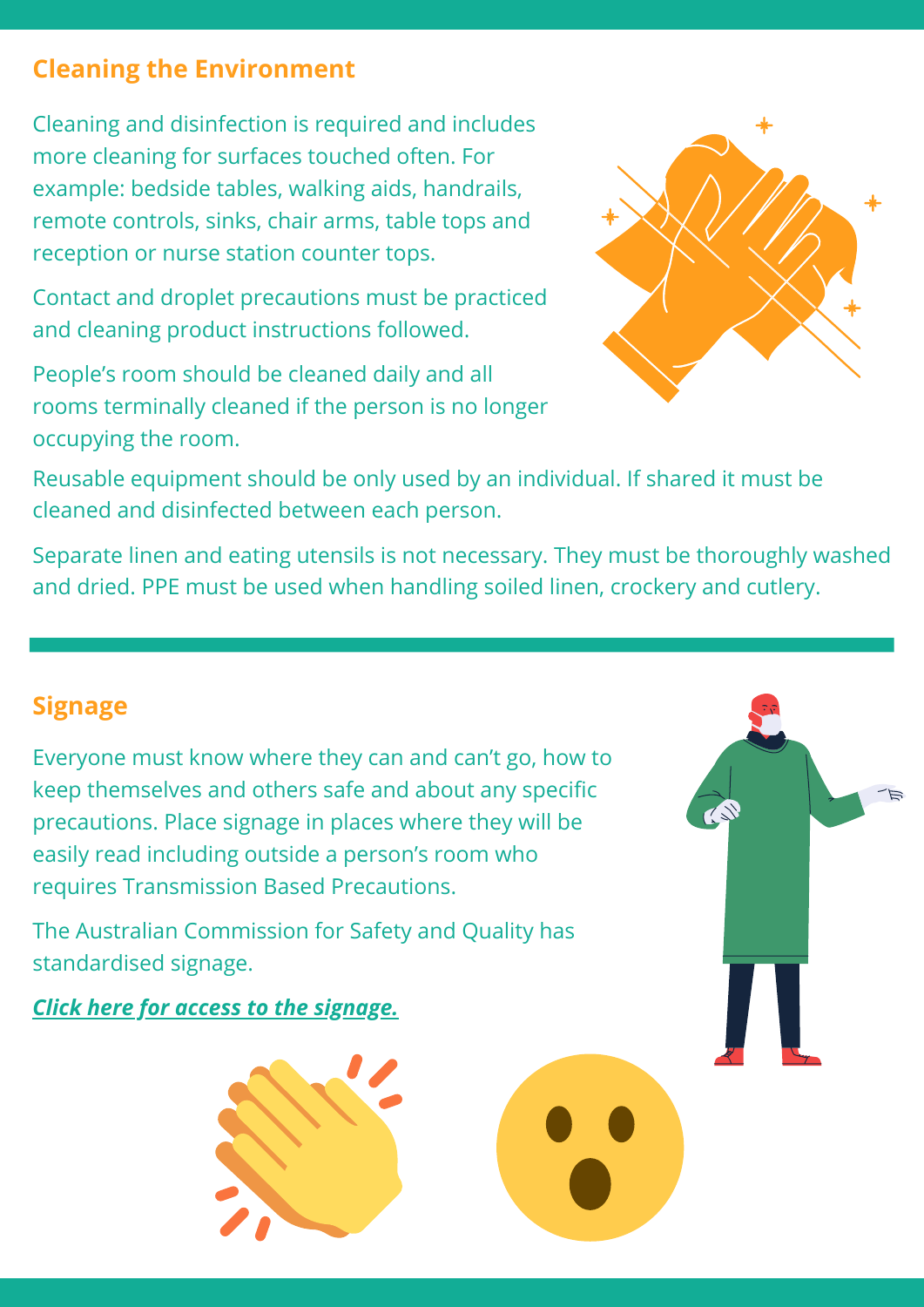## **Restricting Movement**

Where possible movement of people in and out of your service should be restricted. All non- essential activities or services should be cancelled.

Only essential visits should take place. All visitors visiting an ill person must be:

- 1. Recorded on a register and report to someone on arrival in the reception area
- 2. Go directly to visit the ill person and leave directly

3. Use PPE as directed, do hand hygiene before entering the person's room, on leaving their room and before their final exit from the service.

People can be admitted and re-admitted during a COVID-19 outbreak. New admissions or the return of people who are not known cases should be avoided if possible. If necessary and unavoidable all should be fully informed of the outbreak

and the control measures being taken. Other suitable arrangements should be considered until the outbreak has finished.

Those with a confirmed case of COVID-19 returning from hospital are allowed if the right accommodation and infection prevention and control measures can be provided.



## **Keeping a Check on the Outbreak**

Everyone must be watched closely for signs and symptoms of COVID-19 or other signs and symptoms that may be COVID-19. Remember older people may not show any of the common signs and symptoms but present as unwell, with delirium or not their usual selves.

The numbers of people should be counted and recorded daily so quick action can be taken to increase and if needed review the infection control measures.

The outbreak management team must be meeting often, reviewing the situation and asking for more help if there:

- Are more cases than can be safely managed
- Is no decrease in the rate of new cases
- Are 3 or more COVID-19 related hospitalisations
- Is a COVID-19 related death (PHU must be notified)